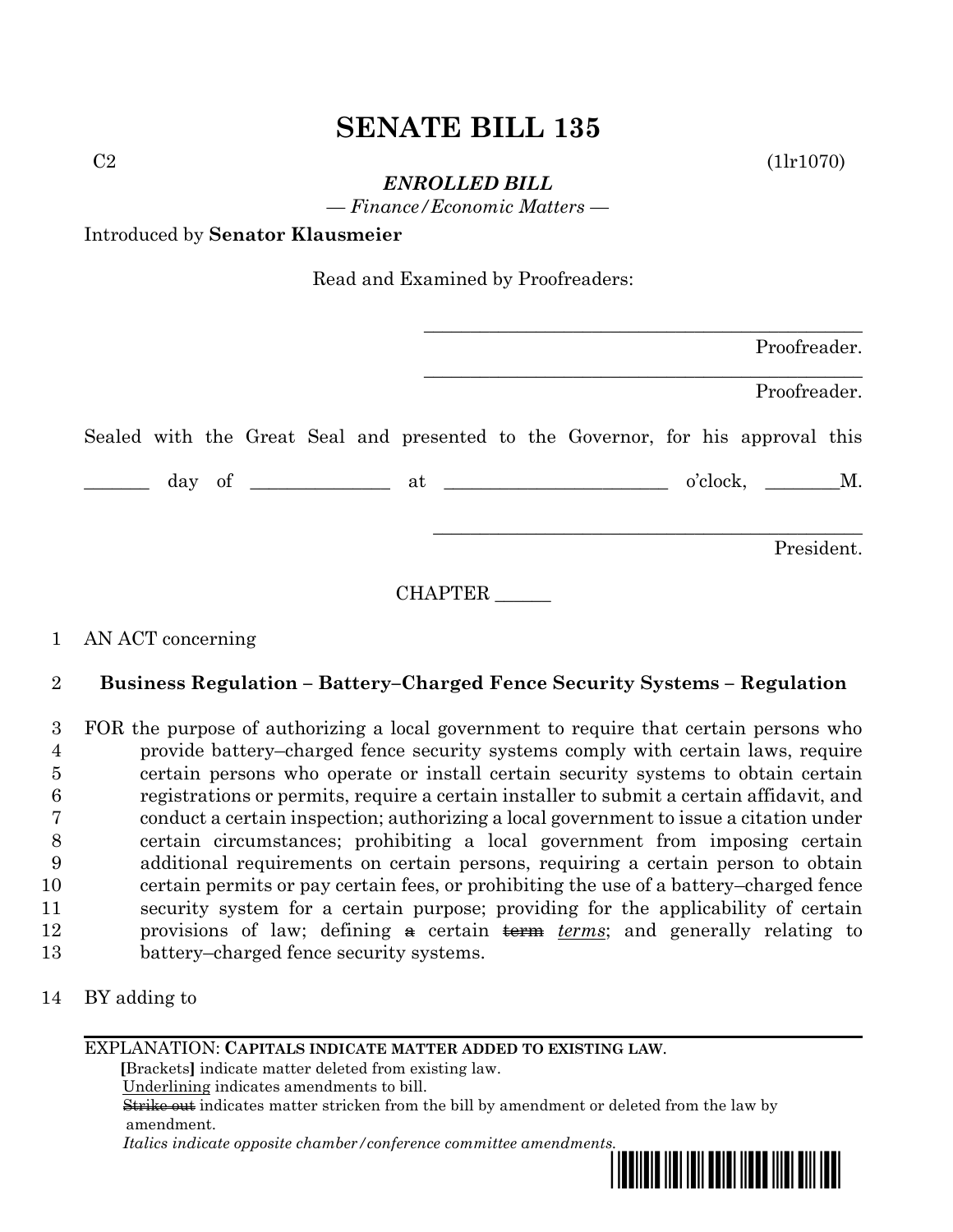| <b>SENATE BILL 135</b> |
|------------------------|
|                        |

| $\mathbf{1}$<br>$\overline{2}$<br>$\boldsymbol{3}$<br>4 | Article – Business Regulation<br>Section 19-902<br>Annotated Code of Maryland<br>(2015 Replacement Volume and 2020 Supplement)                                                                                                                                                                                                                                                                                                  |
|---------------------------------------------------------|---------------------------------------------------------------------------------------------------------------------------------------------------------------------------------------------------------------------------------------------------------------------------------------------------------------------------------------------------------------------------------------------------------------------------------|
| 5<br>6                                                  | SECTION 1. BE IT ENACTED BY THE GENERAL ASSEMBLY OF MARYLAND,<br>That the Laws of Maryland read as follows:                                                                                                                                                                                                                                                                                                                     |
| 7                                                       | <b>Article – Business Regulation</b>                                                                                                                                                                                                                                                                                                                                                                                            |
| 8                                                       | 19-902.                                                                                                                                                                                                                                                                                                                                                                                                                         |
| 9<br>10                                                 | (1)<br>IN THIS SECTION, THE FOLLOWING WORDS HAVE THE MEANINGS<br>(A)<br><b>INDICATED.</b>                                                                                                                                                                                                                                                                                                                                       |
| 11<br>12<br>13<br>14<br>15<br>16                        | (2)<br><b>BATTERY-CHARGED</b><br>(I)<br>" <del>BATTERY-CHARGED</del><br><b>FENCE</b><br>SECURITY SYSTEM" MEANS AN ALARM SECURITY SYSTEM THAT INCLUDES A FENCE,<br>A BATTERY-OPERATED ENERGIZER CONNECTED TO THE FENCE AND INTENDED TO<br>PERIODICALLY DELIVER VOLTAGE IMPULSES TO THE FENCE, A BATTERY-CHARGING<br>DEVICE USED EXCLUSIVELY TO CHARGE THE BATTERY, AND ANY OTHER ANCILLARY<br>COMPONENTS AND ATTACHED EQUIPMENT. |
| 17<br>18                                                | "BATTERY-CHARGED FENCE SECURITY SYSTEM" DOES NOT<br>$\left(\frac{9}{2}\right)$<br>(II)<br><b>INCLUDE:</b>                                                                                                                                                                                                                                                                                                                       |
| 19                                                      | <u>1.</u><br><b>DEER FENCING;</b>                                                                                                                                                                                                                                                                                                                                                                                               |
| $\overline{20}$                                         | 2.<br>LIVESTOCK FENCING; OR                                                                                                                                                                                                                                                                                                                                                                                                     |
| 21                                                      | <u>3.</u><br>A WIRELESS SECURITY SYSTEM AS DEFINED IN §<br>22 19-901 OF THIS SUBTITLE.                                                                                                                                                                                                                                                                                                                                          |
| $23\,$<br>24                                            | "DEER FENCING" MEANS FENCING THAT IS ENGINEERED TO<br>(3)<br><b>EXCLUDE OR CONTAIN DEER OR ELK.</b>                                                                                                                                                                                                                                                                                                                             |
| $25\,$<br>$26\,$                                        | (B) THIS SECTION APPLIES ONLY TO A BATTERY-CHARGED FENCE<br><b>SECURITY SYSTEM THAT:</b>                                                                                                                                                                                                                                                                                                                                        |
| $27\,$<br>28<br>29<br>30                                | INTERFACES WITH A MONITORED ALARM DEVICE IN A MANNER<br>(1)<br>THAT ENABLES THE ALARM SYSTEM TO TRANSMIT A SIGNAL INTENDED TO ALERT<br>THE OWNER OF THE BATTERY-CHARGED FENCE SECURITY SYSTEM OR LAW<br>ENFORCEMENT;                                                                                                                                                                                                            |
| 31                                                      | (2)<br>HAS AN ENERGIZER THAT:                                                                                                                                                                                                                                                                                                                                                                                                   |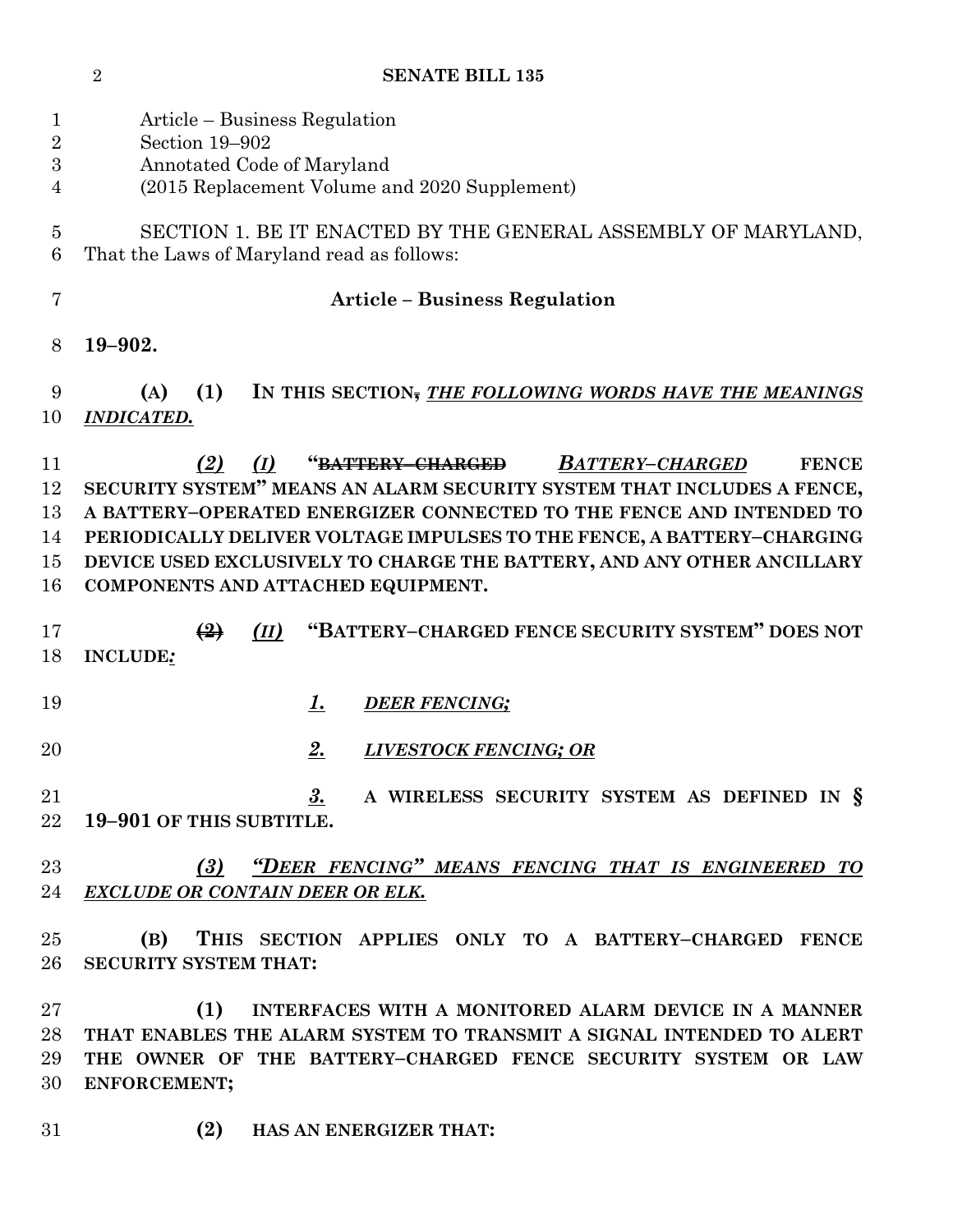### **SENATE BILL 135** 3

 **(I) IS POWERED BY A COMMERCIAL STORAGE BATTERY THAT PROVIDES NOT MORE THAN 12 VOLTS OF DIRECT CURRENT; AND (II) MEETS THE STANDARDS SET FORTH IN THE INTERNATIONAL ELECTROTECHNICAL COMMISSION STANDARD 60335–2–76, CURRENT EDITION; (3) IS LOCATED: (I) BEHIND A NONELECTRIC PERIMETER FENCE OR WALL THAT IS AT LEAST 5 FEET TALL; AND (II) ON PROPERTY THAT IS NOT ZONED AS RESIDENTIAL USE ONLY; (4) IS NOT TALLER THAN 10 FEET OR 2 FEET TALLER THAN THE HEIGHT OF THE PERIMETER FENCE OR WALL, WHICHEVER IS TALLER; AND (5) IS MARKED WITH WARNING SIGNS POSTED CONSPICUOUSLY ON THE FENCE AT 30–FOOT INTERVALS THAT STATE: "WARNING – ELECTRIC FENCE". (C) (1) A LOCAL GOVERNMENT MAY: (I) REQUIRE A PERSON WHO PROVIDES A BATTERY–CHARGED FENCE SECURITY SYSTEM TO COMPLY WITH A LOCAL ALARM ORDINANCE OR OBTAIN AN ALARM BUSINESS REGISTRATION OR PERMIT; (II) REQUIRE A PERSON WHO OPERATES OR CAUSES TO BE OPERATED A BATTERY–CHARGED FENCE SECURITY SYSTEM TO COMPLY WITH A LOCAL ALARM ORDINANCE OR OBTAIN AN ALARM SYSTEM REGISTRATION OR PERMIT; (III) REQUIRE AN INSTALLER, ON COMPLETION OF A NEWLY INSTALLED BATTERY–CHARGED FENCE SECURITY SYSTEM, TO SUBMIT TO THE LOCAL GOVERNMENT AN AFFIDAVIT THAT INCLUDES: 1. THE ADDRESS OF THE INSTALLATION; 2. THE NAME OF THE INSTALLER; 3. THE DATE OF THE INSTALLATION; AND 4. AN AFFIRMATION THAT THE CRITERIA IN SUBSECTION (B) OF THIS SECTION ARE SATISFIED; AND**